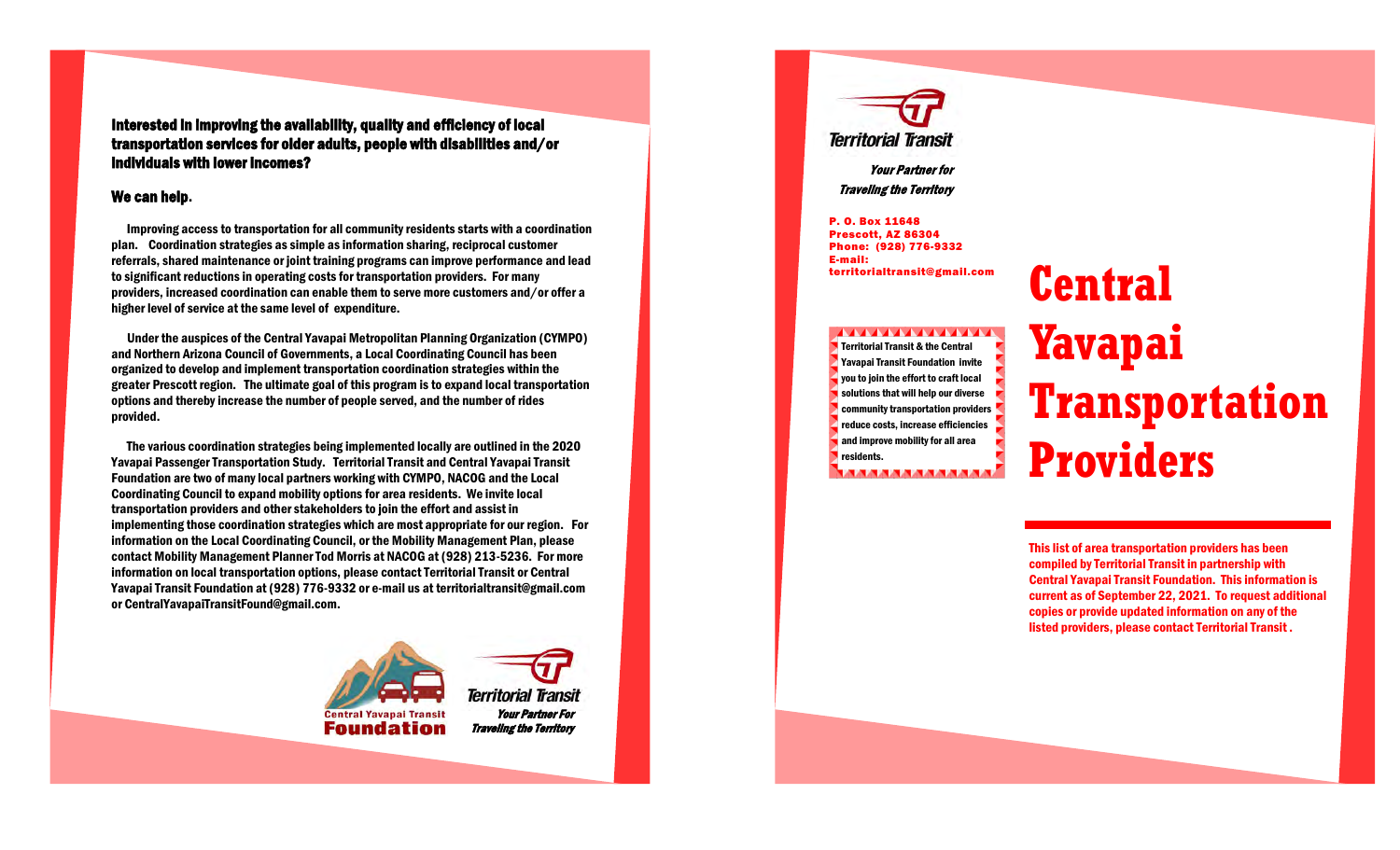|                                                                                             |                                                                                                                                                                                                                                                                                                                                                                                                                                                                                    |                                                                                                                             |                   |                                                                                          |                                                      |  | CENTRAL YAVAPAI TRANSPORTATION PROVIDERS |  |                                                                 |                                                                        |                                                                                                                                                                                                                                                                                                                                                                                                                                                                                                                                                                                                                    |                                                                                                                                                                                                                                                               |  |                                                                                                                                                                 |
|---------------------------------------------------------------------------------------------|------------------------------------------------------------------------------------------------------------------------------------------------------------------------------------------------------------------------------------------------------------------------------------------------------------------------------------------------------------------------------------------------------------------------------------------------------------------------------------|-----------------------------------------------------------------------------------------------------------------------------|-------------------|------------------------------------------------------------------------------------------|------------------------------------------------------|--|------------------------------------------|--|-----------------------------------------------------------------|------------------------------------------------------------------------|--------------------------------------------------------------------------------------------------------------------------------------------------------------------------------------------------------------------------------------------------------------------------------------------------------------------------------------------------------------------------------------------------------------------------------------------------------------------------------------------------------------------------------------------------------------------------------------------------------------------|---------------------------------------------------------------------------------------------------------------------------------------------------------------------------------------------------------------------------------------------------------------|--|-----------------------------------------------------------------------------------------------------------------------------------------------------------------|
|                                                                                             |                                                                                                                                                                                                                                                                                                                                                                                                                                                                                    |                                                                                                                             |                   |                                                                                          |                                                      |  |                                          |  |                                                                 |                                                                        |                                                                                                                                                                                                                                                                                                                                                                                                                                                                                                                                                                                                                    |                                                                                                                                                                                                                                                               |  |                                                                                                                                                                 |
| General Information                                                                         |                                                                                                                                                                                                                                                                                                                                                                                                                                                                                    |                                                                                                                             | Service           |                                                                                          |                                                      |  |                                          |  | Special needs services                                          |                                                                        |                                                                                                                                                                                                                                                                                                                                                                                                                                                                                                                                                                                                                    |                                                                                                                                                                                                                                                               |  |                                                                                                                                                                 |
| Company:                                                                                    | Address:                                                                                                                                                                                                                                                                                                                                                                                                                                                                           | Service Provided                                                                                                            | it lõ <b>l</b> õl | Target Pop/<br>eligibility                                                               | Geographic<br>Scope<br>(service<br>area)             |  |                                          |  | Restrictions<br>on Trip<br>Purpose (if<br>any)                  | Vehicle descriptions Hours                                             |                                                                                                                                                                                                                                                                                                                                                                                                                                                                                                                                                                                                                    | Fees                                                                                                                                                                                                                                                          |  | <b>T</b> Additional Info                                                                                                                                        |
|                                                                                             |                                                                                                                                                                                                                                                                                                                                                                                                                                                                                    |                                                                                                                             |                   |                                                                                          | Prescott, PV &                                       |  |                                          |  |                                                                 |                                                                        | Service hours 24/7, 365 days a<br>year. Should call at least 30 min \$2.75 Pick up fee, \$2.00 Per                                                                                                                                                                                                                                                                                                                                                                                                                                                                                                                 |                                                                                                                                                                                                                                                               |  |                                                                                                                                                                 |
| AAA Taxi                                                                                    | 717 Brannon Avenue                                                                                                                                                                                                                                                                                                                                                                                                                                                                 |                                                                                                                             |                   |                                                                                          | CV, 60 mile                                          |  |                                          |  |                                                                 | Vans only that hold up                                                 | prior to appt. Can reserve up to                                                                                                                                                                                                                                                                                                                                                                                                                                                                                                                                                                                   | mile .50 cents per minute                                                                                                                                                                                                                                     |  |                                                                                                                                                                 |
| (928) 708-0800                                                                              | Prescott, AZ 86301                                                                                                                                                                                                                                                                                                                                                                                                                                                                 | Taxi/Dial-a-ride                                                                                                            |                   | X X X Gen public                                                                         | radius                                               |  |                                          |  | None                                                            | to 6 people                                                            | an hour prior                                                                                                                                                                                                                                                                                                                                                                                                                                                                                                                                                                                                      | wait time                                                                                                                                                                                                                                                     |  |                                                                                                                                                                 |
| Affordable VIP<br>Limousine<br>(928) 282-3364                                               | 1050 Willow Creek Rd, #6a,<br>Prescott, AZ 86305<br>affordableviplimo.com<br>affordableviplimo@gmail.c Reserve a ride/<br>om.                                                                                                                                                                                                                                                                                                                                                      | imousine service                                                                                                            |                   | X X X Gen Public                                                                         | All of Arizona<br>and beyond                         |  |                                          |  | None                                                            | Limousines, sedans &<br>shuttle buses                                  | Service 24 hours a day by prior<br>arrangements                                                                                                                                                                                                                                                                                                                                                                                                                                                                                                                                                                    | Service has 6 passenger and<br>10 passenger stretch<br>limousines, party buses that<br>seat 16 and shuttle buses for<br>up to 25. Price varies by<br>service and vehicle requested<br>as well as length of<br>transport.                                      |  | Affliliated with Northern AZ<br><i>Limousine service.</i><br>235 Air Terminal Dr<br>Sedona, AZ 86336.<br>northernAZlimo.com<br>northernAzlimo@gmail.c<br>om     |
|                                                                                             |                                                                                                                                                                                                                                                                                                                                                                                                                                                                                    |                                                                                                                             |                   |                                                                                          |                                                      |  |                                          |  |                                                                 |                                                                        |                                                                                                                                                                                                                                                                                                                                                                                                                                                                                                                                                                                                                    | Wheelchair transport from                                                                                                                                                                                                                                     |  |                                                                                                                                                                 |
| Agape-<br>transportation, LLC<br>$(520)$ 456-5140                                           | Located in Lynx Lakes Estates<br>in Prescott Valley. Agape-<br>transport.com<br>rsmith@agape-<br>transport.com                                                                                                                                                                                                                                                                                                                                                                     | Reserve-a-ride/<br>specializing in non<br>emergency medical<br>transport including<br>wheelchair and<br>stretcher transport |                   | X X X Gen Public                                                                         | Primarily the<br>quad City area                      |  |                                          |  | primarily non<br>emergency<br>medical<br>X X transport          | mini vans                                                              | Service available 24 hours Mon-<br>Sat. Sunday transports by prior<br>appointment. Regular hours are<br>7am to 5:00pm. Additional fees appt from \$30. Stretcher<br>may apply afterhours, weekends transport from \$110. Wait<br>and holidays. Schedule online or<br>call to reserve transport                                                                                                                                                                                                                                                                                                                     | \$50. One WC: 1st 5 miles<br>free with scheduled appt;<br>\$2.50 per mile thereafter.<br>Two WC: 1st 5 miles free<br>and \$3.00 per mile<br>thereafter. Ambulatory<br>transport for physician care<br>time feew from \$15 per 30<br>minutes. Call for a quote |  | oxygen or additional<br>attendants available for an<br>extra fee                                                                                                |
| Disabled American<br>Veterans (DAV)<br>Transportation<br><b>Network</b><br>$(928)$ 776-6065 | Building 13,<br>Northern Arizona Health Care<br>System<br>500 N. Hwy. 89<br>Prescott, AZ 86313<br>DISCLAIMER: Territorial Transit attempts to provide accurate, complete, and timely information on area transportation<br>providers but must rely on the providers themselves to supply the information included on this list. We therefore cannot<br>guarantee the quality, content, accuracy, or completeness of the information. The list is intended for information only and | Reserve a ride (3<br>days in advance)                                                                                       |                   | Veterans &<br>their<br>attendants<br>over 18 yrs.<br>Old (must<br>have Doctor<br>Excuse) | Kingman,<br>Cottonwood,<br>Lake Havasu,<br>Flagstaff |  |                                          |  | VA Hospitals &<br>scheduled<br>Medical Appts<br>only (Verified) | 14 vans total; 5 based<br>in Prescott Area. No<br>wheelchair transport | Office hours are 7:00am to<br>1:00pm M-F. Transportation<br>service available for morning<br>appointments only. Closed on<br>Federal Holidays. Reserve ride<br>at least 3 days in advance of<br>scheduled medical appointment<br>NOTE: People who are enrolled in the AHCCCS program or the Arizona Long Term Care System (ALTCS) are potentially eligible for<br>transportation to and from medically necessary medical appointments and health services. Please contact your medical<br>practitioner, healthcare provider or AHCCCS/ ALTCS health plan for information on how to obtain transportation services. | No fees                                                                                                                                                                                                                                                       |  | DAV Drivers are all<br>volunteers. Also provide<br>transportation to Prescott<br>and Phoenix from Kingman,<br>Lake Havasu, Flagstaff and<br>Verde Valley areas. |
|                                                                                             | does not constitute or imply evaluation, endorsement or recommendation of the listed providers.                                                                                                                                                                                                                                                                                                                                                                                    |                                                                                                                             |                   |                                                                                          |                                                      |  |                                          |  |                                                                 |                                                                        |                                                                                                                                                                                                                                                                                                                                                                                                                                                                                                                                                                                                                    |                                                                                                                                                                                                                                                               |  |                                                                                                                                                                 |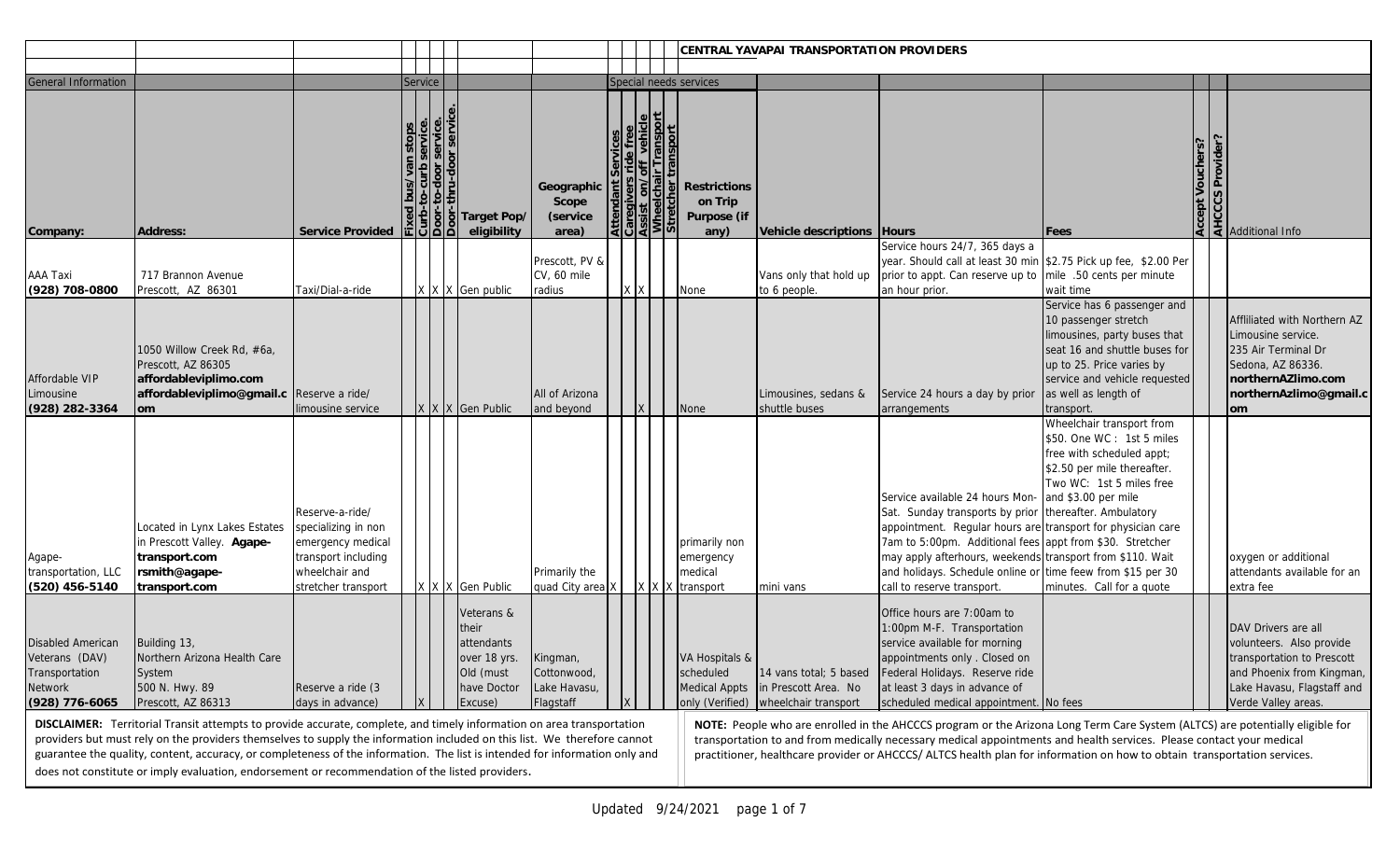| General Information                        |                                                                                                                            |                                                                             | Service |                            |                                                                                                                                               |  | Special needs services                         |                                                                                                                                                                          |                                                                                                                                                          |                                                                                                                                                                                                                                                                                         |                                                                                                                                                                                                                                                                                                                                             |
|--------------------------------------------|----------------------------------------------------------------------------------------------------------------------------|-----------------------------------------------------------------------------|---------|----------------------------|-----------------------------------------------------------------------------------------------------------------------------------------------|--|------------------------------------------------|--------------------------------------------------------------------------------------------------------------------------------------------------------------------------|----------------------------------------------------------------------------------------------------------------------------------------------------------|-----------------------------------------------------------------------------------------------------------------------------------------------------------------------------------------------------------------------------------------------------------------------------------------|---------------------------------------------------------------------------------------------------------------------------------------------------------------------------------------------------------------------------------------------------------------------------------------------------------------------------------------------|
| Company:                                   | Address:                                                                                                                   | Service Provided                                                            |         | Target Pop/<br>eligibility | Geographic<br>Scope<br>(service)<br>area)                                                                                                     |  | Restrictions<br>on Trip<br>Purpose (if<br>any) | Vehicle descriptions Hours                                                                                                                                               |                                                                                                                                                          | Fees                                                                                                                                                                                                                                                                                    | $\frac{1}{4}$ Additional Info                                                                                                                                                                                                                                                                                                               |
| First Class Taxi<br>(928) 772-3000         | 1201 Iron Springs Rd<br>Prescott, AZ 86305<br>and<br>8600 E.Valley Rd, #A<br>Prescott Valley, AZ 86314<br>orescotttaxi.com | Taxi/Dial-a-ride                                                            |         | X X X Gen Public           | Prescott, PV<br>and Chino<br>Valley                                                                                                           |  | None                                           | Four levels of service.<br>Level 1: compact 4dr<br>sedans; Level 2: 8<br>passenger mini vans;<br>Level 3: 4dr full size<br>sedans; Level 4: limos 24/7, 365 days a year. |                                                                                                                                                          | Level 1: \$3.00 pick up and<br>\$2.50 per mile. Wait time<br>\$40 per hour. Level 2:<br>\$3.00 pickup up to 4 pass;<br>\$1.00 for each add pass,<br>\$2.50 per mile. Wait time<br>\$50 per hour. Call for rates<br>on Levels 3 & 4. Call for flat<br>rate discounts on longer<br>trips. | Will do restaurant food<br>delivery, grocery delivery<br>and pharmarcy delivery.<br>Have discount rates for<br>work commutes. All drivers<br>drug tested & background<br>checked. Shuttle & airport<br>transport available including<br>Phoenix, Las Vegas and Los<br>Angeles airports. Call for<br>flat rate discounts for longer<br>trips |
| Grab-A-Cab<br>(928) 899-9294               | 2800 N Indian Wells Dr<br>Prescott Valley, AZ 86314<br>grabacabaz.com<br>grabacabaz@gmail.com                              | Taxi/ Dial a ride<br>airport transfers,<br>also private shuttle<br>services |         | X X Gen Public             | Prescott,<br>Prescott<br>Valley, Chino<br>Valley, Dewey                                                                                       |  | <b>None</b>                                    | sedans and minivans                                                                                                                                                      | service hours 24/7, 365 days a<br>vear                                                                                                                   | \$3.00 pick up and \$2.50 per<br>mile. \$40 an hour wait time.<br>Flat rates available for longer<br>distances. Work rates<br>available for regular work<br>commutes.                                                                                                                   | Veteran's discount upon<br>request                                                                                                                                                                                                                                                                                                          |
| Groome<br>Transportation<br>(928) 350-8466 | 740 N. Montezuma<br>Prescott, AZ 86301<br>(formerly AZ Shuttle) groometransportation.com<br>/ Prescott                     | Airport shuttle/<br>private charter<br>services                             |         | Gen Public                 | Prescott & PV<br>to Phoenix<br>Sky Harbor.<br>Additional PU/<br>Drop off<br>points in<br>Prescott, PV,<br>Dewey,<br>Cordes Junc<br>and N Phx. |  | None                                           | Fleet of 14 passenger<br>vans. Some accessible<br>wheelchair vehicles.                                                                                                   | 13 scheduled round trips to<br>Phoenix Sky Harbor airport daily<br>from 2:30am to 7:00pm<br>Prescott to Phoenix. Office<br>hours are 7:00am to 11:00 pm. | One way adult fare \$39; One<br>way child (10 & under) fare<br>\$28. One way adult fare<br>to/from ERAU is \$43; (ERAU<br>faculty and students only)                                                                                                                                    | Home pickup & drop off for<br>extra cost by prior<br>reservation. Minors 14-17<br>may ride unaccompanied to<br>airport at full adult fare,<br>permission slip required.<br>Will do private charters.<br>Groome transportation also<br>has offices in Phoenix,<br>Tucson, Flagstaff and<br>Sedona                                            |

Uber and Lyft are ride hailing or ride sharing services that allow people to request rides to and from the location of their choice using a smart phone application. Users download the "app", create a profile and securely a information. To request a ride, simply enter your pickup location and destination. Once matched with a driver, you'll see their name, car information and location which makes identifying your ride easy. Payment is processed automatically through the app, and the price is calculated and displayed in advance, so you'll know the cost of your ride before you confirm it. If you don't have a smart phone, you can try Go Go Grandparent which is a ser allows you to use any touch tone telephone to make Uber or Lyft ride arrangements or delivery arrangements like doordash or instacart. Memberships to enroll in the service start at \$9.99 a month. In addition to the Uber, L delivery fee, Go Go Grandparent charges \$.27 a minute for the phone call to book the ride. Call 1-855-464-6872 or sign up online at www.gogograndparent.com/register.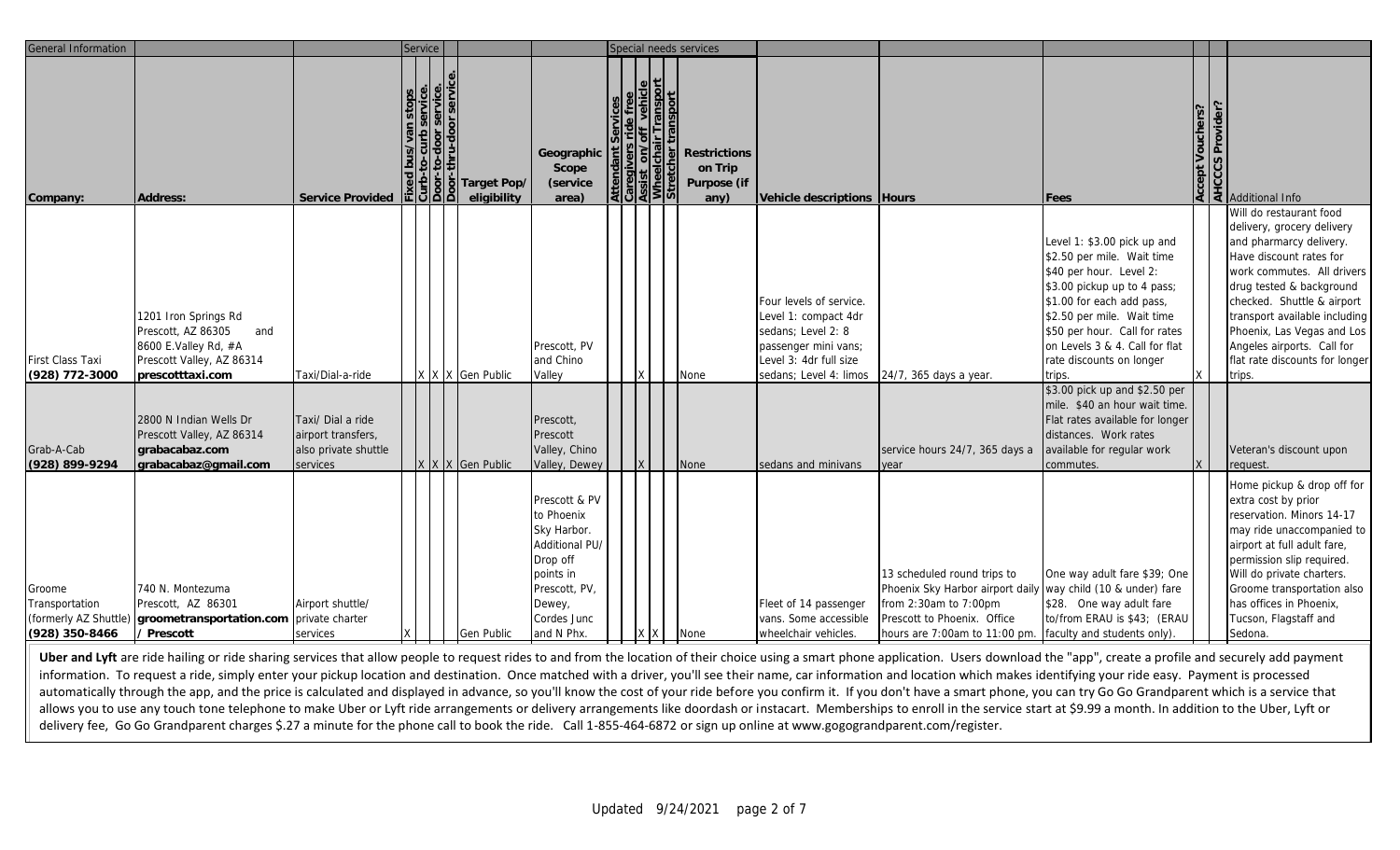| General Information                                                                                  |                                                                                                                         |                                    | Service |      |                                                                                   |                                                                                           |  | Special needs services                                                                                       |                                                                                                            |                                                                                                                                                                                                                                                                                                                   |                                                                                                                                             |                                                                                                                                                                                                                                                                                                                                                |
|------------------------------------------------------------------------------------------------------|-------------------------------------------------------------------------------------------------------------------------|------------------------------------|---------|------|-----------------------------------------------------------------------------------|-------------------------------------------------------------------------------------------|--|--------------------------------------------------------------------------------------------------------------|------------------------------------------------------------------------------------------------------------|-------------------------------------------------------------------------------------------------------------------------------------------------------------------------------------------------------------------------------------------------------------------------------------------------------------------|---------------------------------------------------------------------------------------------------------------------------------------------|------------------------------------------------------------------------------------------------------------------------------------------------------------------------------------------------------------------------------------------------------------------------------------------------------------------------------------------------|
| Company:                                                                                             | Address:                                                                                                                | Service Provided                   |         | 기의의의 | 이 이 Target Pop/<br>eligibility                                                    | Geographic<br>Scope<br>(service<br>area)                                                  |  | Restrictions<br>on Trip<br>Purpose (if<br>any)                                                               | Vehicle descriptions Hours                                                                                 |                                                                                                                                                                                                                                                                                                                   | Fees                                                                                                                                        | $\overline{\frac{1}{5}}$ Additional Info                                                                                                                                                                                                                                                                                                       |
| Hurry Cab, also<br>described as I-Ride,<br>is now an affiiate of<br>SWWOOP, Inc.<br>$(928)$ 445-6500 | 210 Spring St<br>Prescott, AZ 86303<br>hurrycabaz.com (this web<br>address will redirect to<br>SWWOOP.com)              | Taxi/Dial-a-ride                   |         |      | X X Gen public                                                                    | Prescott, PV<br>and CV. Also<br>has offices in<br>Flagstaff,<br>Phoenix &<br>ake Havasu.  |  | None                                                                                                         | sedans and minivans                                                                                        | Service hours 24/7, 365 Days a<br>Year.                                                                                                                                                                                                                                                                           | pricing is now based on the<br>distance of the transport and<br>should be a little cheaper<br>than regular taxi rates. No<br>surge pricing. | Company has recently<br>affiliated with SWWOOP<br>which is a ride sharing<br>service similar to Uber or<br>Lyft. Contact information<br>and dispatch number<br>remains the same.                                                                                                                                                               |
| Life Line Ambulance<br>Service, Inc., office:<br>(928) 445-3814<br>dispatch: (928)<br>445-3812       | 1099 W Iron Springs Road<br>Prescott, AZ 86305<br>lifelineaz.com<br>amr.net/home<br>info@lifelineaz.com                 | Ambulance service                  |         |      | medical<br>patients                                                               | 9000 sq miles<br>between<br>Williams and<br>Wickenburg                                    |  | Emergency &<br>non<br>emergency<br>medical only                                                              | Ambulances based at<br>11 locations throughout<br>service area                                             | 24/7, 365 days a year                                                                                                                                                                                                                                                                                             | Depends on length of<br>transport                                                                                                           | Affiliate of American Medical<br>Response (AMR). Lifecare<br>Membership program still<br>available, but pricing has<br>changed. Contact AMR<br>program at (855) 254-5951<br>to enroll. Program offers<br>emergency & medically<br>necessary non-emergency<br>ambulance transport for set<br>price per year, per family.<br>Can enroll anytime. |
| Master's Touch<br>Christian Charter<br>Services<br>(928) 759-0206                                    | 6550 E. 2nd Street<br>Prescott Valley, AZ 86314<br>masterstouchtours.com<br>mtt@masterstouchtours.co Charter Services / | Tour Company                       |         |      | Gen Public,<br>Under 18 w/<br>Adult<br>supervision<br>Clients of<br>Dept of Child | Lower 48,<br>Canada and<br>Alaska<br>Based in<br>Phoenix, but                             |  |                                                                                                              | Buses hold 25 to 57<br>passengers.<br>Lavatories, luggage<br>storage below, DVD<br>player, reclining seats | Office hours 9:00am- 5:00pm.<br>Advance reservation needed.<br>Year in advance sometimes<br>necessary, last minute rescues if<br>vehicles available.                                                                                                                                                              | Based on trip itself                                                                                                                        | Company slogan is "finest<br>of service at the fairest<br>price"                                                                                                                                                                                                                                                                               |
| Medicare Trans<br>(888) 888-0107<br>$(480)$ 656-0053                                                 | 300 S. 24th St<br>Phoenix, AZ 85034<br>medicaretrans.com                                                                | non emergency<br>medical transport |         |      | Safety and<br><b>AHCCCS</b><br>enrolled<br>clients                                | do provide<br>limited service<br>in Prescott<br>area<br>AZ & beyond.<br>Locations in      |  | as contracted<br>by DCS and<br>AHCCCS<br>Health plans<br>Specializes in                                      | sedans and minivans                                                                                        | Available 24 hours a day except Department of Child Safety<br>Christmas and New Years.                                                                                                                                                                                                                            | Paid by contract with<br>or AHCCCS Health Plan.                                                                                             | May be a shared ride,<br>particularly for patients                                                                                                                                                                                                                                                                                             |
| Med Star Medical<br>Transport<br>$(602)$ 469-2149<br>$(480) 894 - 9555$                              | 1827 W 3rd Street<br>Tempe, AZ 85281<br>medstarmtc.com<br>info@medstarmtc.com                                           | non emergency<br>medical transport |         |      | Gen Public<br>and<br>contracted<br>nealth plans                                   | Kingman,<br>Prescott,<br>Flagstaff,<br>Holbrook,<br>Cottonwood,<br>Yuma,<br>Tucson, Sierr |  | non<br>emergency<br>medical<br>transport, but<br>will do fee for<br>services<br>transport for<br>private pay | sedans for ambulatory<br>transports; accessible<br>stretcher transports.                                   | Services in Prescott area<br>normally available 5:00 am to<br>8:00pm. Services available 24<br>hours/ 365 days a year by prior varies depending on whether<br>arrangement. Reserve at least<br>vans for wheelchair and 24 hours in advance. Prefer 48 wheelchair or stretcher. Call<br>hour advance reservations. | transport is ambulatory,<br>for a quote.                                                                                                    | contracted through<br>ACHCCCS Health Care<br>Provider (Mercy Care).<br>Allow one attendent ride<br>along only. No personal<br>items (luggage, groceries,<br>etc) on medical transports.                                                                                                                                                        |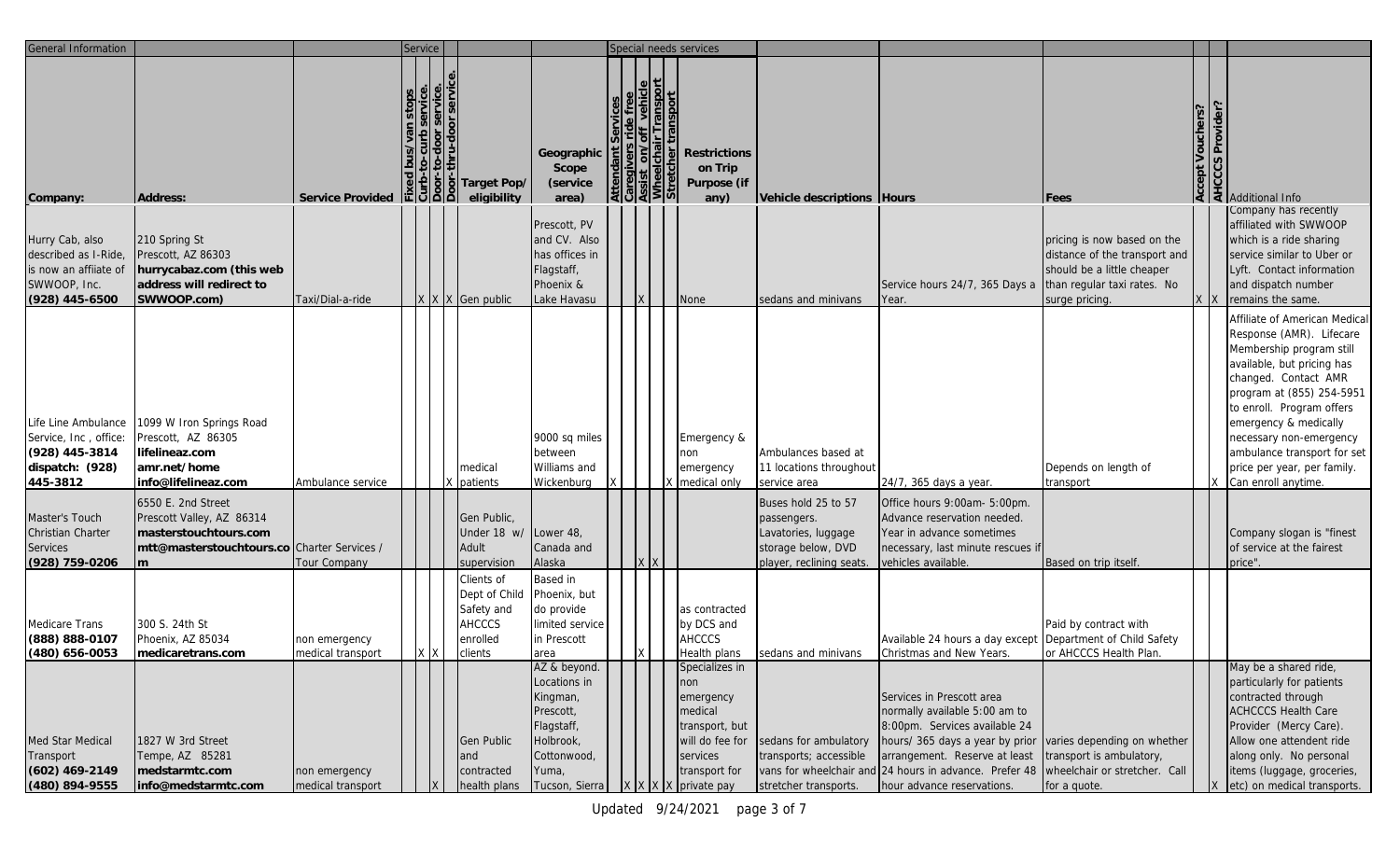| General Information                                                                                                                 | <b>Service</b>                                                                                          | Special needs services                                                                                                                               |                                                                                                                                                                                                                                                                                                                                              |                                                                                                                                                                                                                                                                                                                                                                                                                                                                                                                                                                                                                                                                                                                                                                                                                                                                                                                                                                                                                                                                                                                                                                                                                                                                                                                                                                                                                                              |
|-------------------------------------------------------------------------------------------------------------------------------------|---------------------------------------------------------------------------------------------------------|------------------------------------------------------------------------------------------------------------------------------------------------------|----------------------------------------------------------------------------------------------------------------------------------------------------------------------------------------------------------------------------------------------------------------------------------------------------------------------------------------------|----------------------------------------------------------------------------------------------------------------------------------------------------------------------------------------------------------------------------------------------------------------------------------------------------------------------------------------------------------------------------------------------------------------------------------------------------------------------------------------------------------------------------------------------------------------------------------------------------------------------------------------------------------------------------------------------------------------------------------------------------------------------------------------------------------------------------------------------------------------------------------------------------------------------------------------------------------------------------------------------------------------------------------------------------------------------------------------------------------------------------------------------------------------------------------------------------------------------------------------------------------------------------------------------------------------------------------------------------------------------------------------------------------------------------------------------|
| Address:<br>Company:                                                                                                                | Target Pop/<br>eligibility<br>Service Provided                                                          | $\frac{ \overline{B} }{ \overline{C} }$<br>Restrictions<br>Geographic $ \vec{\tau} $<br>Scope<br>on Trip<br>(service<br>Purpose (if<br>area)<br>any) | Vehicle descriptions Hours                                                                                                                                                                                                                                                                                                                   | $\frac{3}{5}$ $\frac{1}{5}$ Additional Info<br>Fees                                                                                                                                                                                                                                                                                                                                                                                                                                                                                                                                                                                                                                                                                                                                                                                                                                                                                                                                                                                                                                                                                                                                                                                                                                                                                                                                                                                          |
| New Horizons<br>Disability<br>9400 E Valley Rd<br>Empowerment<br>Prescott Valley, AZ 86314<br>Center<br>(928) 775-8870<br>nhdec.org | Gen Public<br>but specialize<br>in transports<br>disabilities<br>and seniors<br>Reserve-a-ride<br>$55+$ | West Yavapai<br>for people w/ County/ points<br>None unless<br>beyond by<br>subject to<br>prior<br>contractual<br>equirement<br>arrangement          | Fleet includes multiple<br>8 passenger, and 14<br>passenger vans as well<br>as several minivans.<br>Most are accessible.<br>Our current hours of operation<br>Vehicles are fragrance<br>free in consideration of are Monday through Friday from \$78 RT, Ashfork-Pres/PV<br>those with allergies and 6:00am to 6:00pm and as<br>lung issues. | Ambulatory rates: PV-PV<br>\$18 one way, \$24 round trip;<br>PV-Prescott \$36 OW, \$48<br>RT; Prescott-Prescott \$24<br>OW, \$36 RT; CV-Prescott/PV<br>\$48 OW, \$66 RT; Paulden-<br>Pres/PV \$72 OW, \$96 RT; D-<br>H-PV \$30 OW, \$48 RT; DH-<br>Prescott \$54 OW, \$72 RT;<br>Mayer-PV \$48 OW, \$66 RT;<br>Mayer-Presott \$72 OW, \$90<br>RT; Cordes-PV \$72 OW,<br>\$102 RT; Cordes-Prescott<br>\$96 OW, \$132 RT; Wilholt-<br>PV \$60 OW, \$84 RT; Wilhoit<br>Prescott \$42 OW, \$66 RT;<br>Ashfork-Pres/PV \$180 OW,<br>\$240 RT; Cottonwd-PV \$144<br>OW, \$192 RT; Cottonwd-<br>Prescott \$162 OW, \$210 RT.<br>Wheelchair Transport:<br>PV-PV \$24 OW, \$36 RT; PV-<br>Prescott \$48 OW, \$60 RT;<br>Prescott-Prescott \$36 OW,<br>\$48 RT, CV-Pres/PV \$66 OW,<br>\$78 RT; Paulden-Pres/PV<br>\$96 OW, \$108 RT; DH-PV<br>\$48 OW, \$60 RT; DH-<br>Prescott \$72 OW, \$84 RT;<br>Mayer-PV \$66 OW, \$78 RT;<br>Mayer-Prescott \$90 OW,<br>Drivers trained in defensive<br>\$102 RT; Cordes-PV \$102<br>driving, passenger<br>OW, \$114 RT; Cordes-<br>assistance, cultural<br>Prescott \$132 OW, \$144 RT;<br>awareness, disability<br>Wilhoit-PV \$84 OW, \$120<br>etiquette, & emergency<br>procedures. Drivers have<br>RT; Wilholt-Prescott \$54 OW,<br>Class I fingerprint clearance<br>& wear identifying uniforms<br>\$240 OW, \$276 RT;<br>needed by special arrangement. Cottonwd-PV \$192 OW, \$216 X ><br>for security. |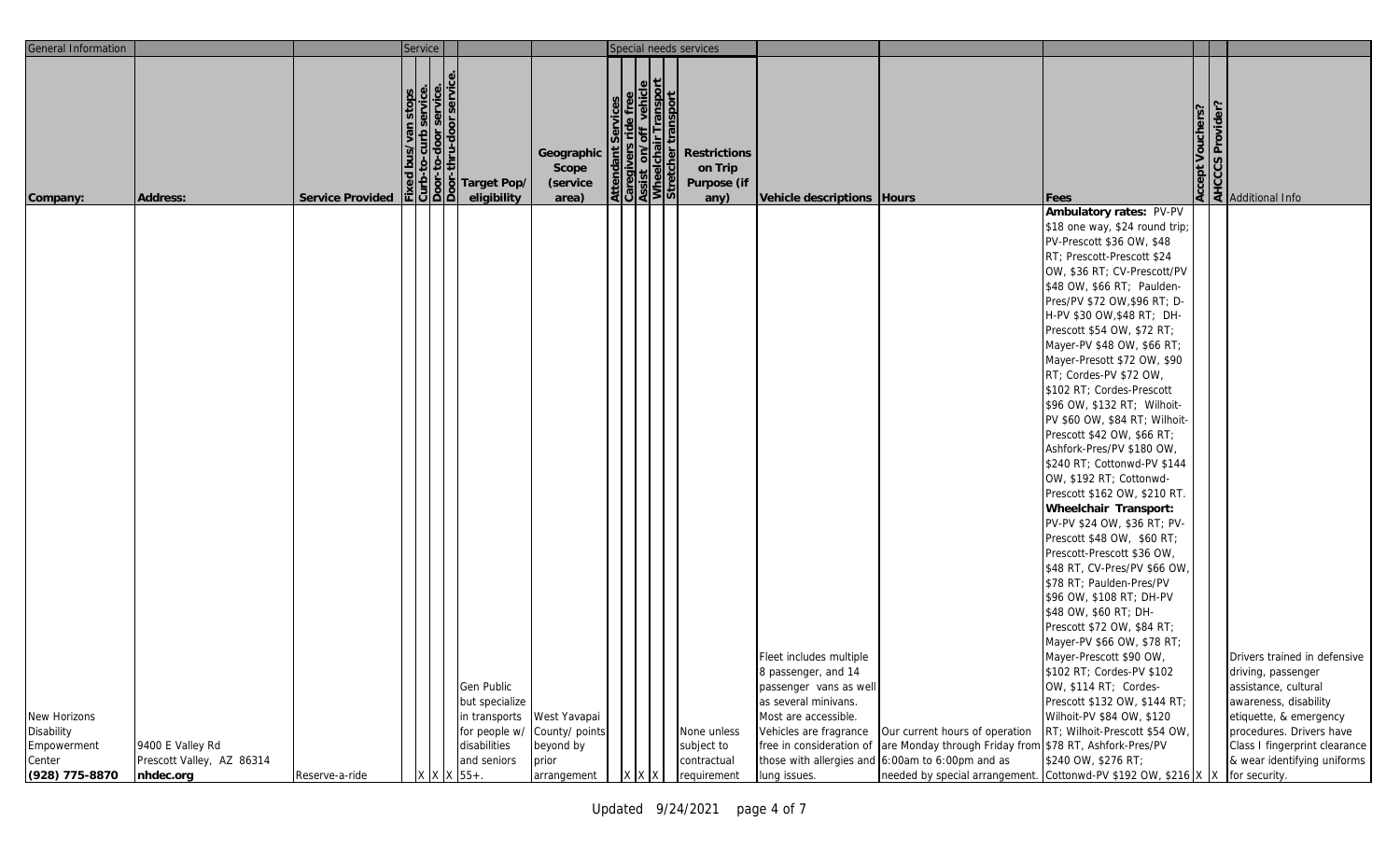| General Information                                     |                                                                                           |                                                                                 | Service |                                                                                            |                                                                     |  | Special needs services                                                                                  |                                                                                                                            |                                                                                                                                                                                                                                                                                                                       |                                                                                                                                     |                                                                                                                                                                                                     |
|---------------------------------------------------------|-------------------------------------------------------------------------------------------|---------------------------------------------------------------------------------|---------|--------------------------------------------------------------------------------------------|---------------------------------------------------------------------|--|---------------------------------------------------------------------------------------------------------|----------------------------------------------------------------------------------------------------------------------------|-----------------------------------------------------------------------------------------------------------------------------------------------------------------------------------------------------------------------------------------------------------------------------------------------------------------------|-------------------------------------------------------------------------------------------------------------------------------------|-----------------------------------------------------------------------------------------------------------------------------------------------------------------------------------------------------|
| Company                                                 | Address:                                                                                  | Service Provided                                                                |         | Target Pop/<br>eligibility                                                                 | Geographic<br>Scope<br>(service)<br>area)                           |  | <b>Restrictions</b><br>on Trip<br>Purpose (if<br>any)                                                   | Vehicle descriptions Hours                                                                                                 |                                                                                                                                                                                                                                                                                                                       | Fees                                                                                                                                | 호 Additional Info                                                                                                                                                                                   |
| Northern Arizona<br>Limousine service<br>(928) 282-3364 | 235 Air Terminal Dr<br>Sedona, AZ 86336<br>northernazlimo.com<br>northernazlimo@gmail.com | eserve a ride/<br>imousine service/<br>charter service/<br>event transportation |         | x X X Gen Public                                                                           | All of Arizona<br>and beyond                                        |  | None                                                                                                    | Luxury sedans and<br>SUVs, 6 and 10<br>passenger limousines,<br>16 passenger party<br>buses, 25 passenger<br>shuttle buses | Service 24 hours a day by prior<br>arrangement                                                                                                                                                                                                                                                                        | Varies by service and vehicle<br>requested as well as length<br>of transport. Call for a<br>quote.                                  | See also listing for<br>Affordable VIP Limousine.<br>In addition to limousine<br>services, also offers event<br>transportation, winery<br>tours, wedding<br>transportation, holiday<br>event tours. |
| People Who Care<br>Chino Valley<br>(928) 636-3295       | 735 E. Road 1 South<br>Methodist Church Chino Valley,<br>AZ 86323<br>cvpwc1@gmail.com     | Volunteer Driver<br>Program                                                     |         | CV adults<br>over 18 w/<br>medical<br>conditions or<br>disabilities,<br>frail elderly      | Chino Valley<br>with limited<br>transports to<br>Prescott and<br>PV |  | Essential<br>services only<br>(med appts,<br>grocery,<br>visiting spouse<br>in assisted<br><i>ivina</i> | Volunteer drivers use<br>their personal vehicles,<br>and will wait until client<br>completes their<br>appointment.         | Service available M-F. At least<br>24 hours advance notice<br>needed. Prefer 3- 4 days<br>notice.                                                                                                                                                                                                                     | No fees                                                                                                                             | Services provided to<br>enrolled clients only. Call to<br>determine eligibility. Clients<br>using walkers or other<br>mobility devices must be<br>able to transfer into regular<br>seat             |
| People Who Care<br>Prescott<br>(928) 445-2480           | 147 Grove Ave<br>Prescott, AZ 86301<br>peoplewhocareaz.com<br>ppwc@cableone.net           | Volunteer Driver<br>Program                                                     |         | Adults over<br>18 w/ medical<br>conditions or<br>disabilities,<br>frail elderly            | Prescott and<br>mmediate<br>surrounds                               |  | Essential<br>services only<br>(med appts,<br>grocery,<br>visiting spouse<br>n assisted<br>$v$ ing)      | Volunteer drivers use<br>their personal vehicles,<br>and will wait until client<br>completes their<br>appointment.         | Service available M-F. At least<br>24 hours advance notice<br>needed. Prefer 3- 4 days notice No fees                                                                                                                                                                                                                 |                                                                                                                                     | Services provided to<br>enrolled clients only. Call to<br>determine eligibility. Clients<br>using walkers or other<br>mobility devices must be<br>able to transfer into regular                     |
| People Who Care<br>Prescott Valley<br>(928) 445-2480    | 147 Grove Ave<br>Prescott, AZ 86301<br>prescottvalleypwc@gmail.c Volunteer Driver<br>om   | Program                                                                         |         | Adults over<br>18 w/ medical Dewey with<br>conditions or<br>disabilities,<br>frail elderly | Prescott<br>Valley and<br>limited<br>transports to<br>Prescott      |  | Essential<br>services only<br>(med appts,<br>grocery,<br>visiting spouse<br>in assisted<br>iving)       | Volunteer drivers use<br>their personal vehicles,<br>completes their<br>appointment                                        | and will wait until client Service available M-F. At least<br>24 hours advance notice<br>needed. Prefer 3- 4 days notice No fees                                                                                                                                                                                      |                                                                                                                                     | Services provided to<br>enrolled clients only. Call to<br>determine eligibility. Clients<br>using walkers or other<br>mobility devices must be<br>able to transfer into regular<br>seat             |
| Prescott Valley<br>Limousine Service<br>(928) 910-0058  | pylimoservice.com                                                                         | Reserve a ride/<br>mousine services                                             |         | Gen Public                                                                                 | Quad City<br>area and all of<br>Arizona                             |  | ione                                                                                                    | imousines & sedans                                                                                                         | Service 24 hours a day by prior<br>arrangement. Need a minimum<br>2 hour lead time.<br>Care, com is a website that matches customers who need services with individuals who provide personal services such as housekeeping, child care, senior care, pet care, shopping services etc. Transportation is one of the op | 10 passenger limo is \$85 an<br>hour with three hour<br>minimum. 6 passengers,<br>\$75/hr, 3 hr min. 4<br>passengers, \$65/hr, 3 hr |                                                                                                                                                                                                     |

Care.com is a website that matches customers who need services with individuals who provide personal services such as housekeeping, child care, senior care, pet care, shopping services etc. Transportation is one of the opt under the senior care category. To be listed on the site, service providers must pass a basic background check. Pricing is based on hourly rates and ranges from \$14 per hour to \$22 per hour. There are usually 15 or more transportation providers listed on the website for the Central Yavapai region.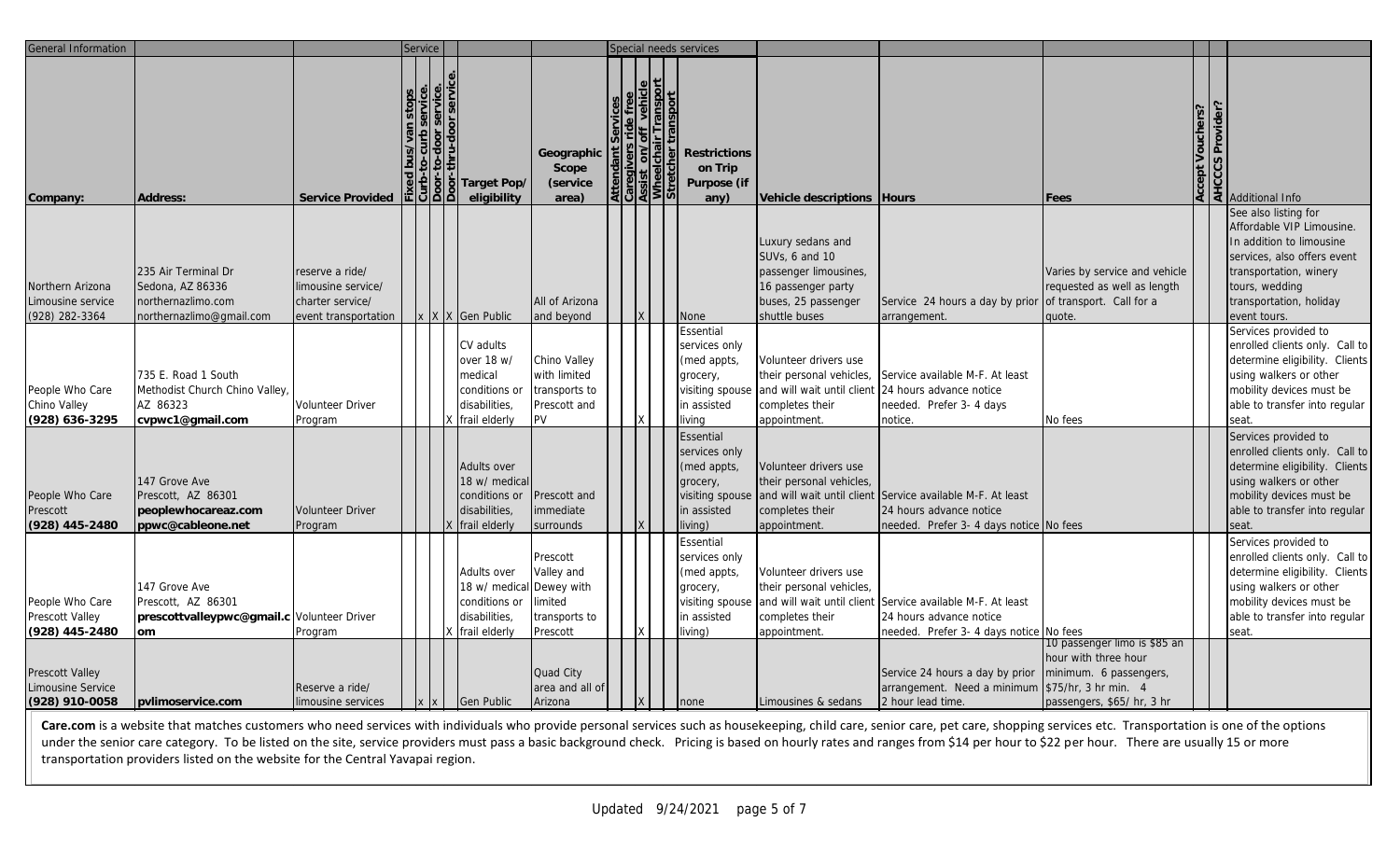| General Information                                                                             |                                                                                                            |                                                            | Service |                                                                               |                                                                                             |  |                       | Special needs services                                           |                                                                                                                   |                                                                                                     |                                                                                     |                                                                                                                                                                                       |
|-------------------------------------------------------------------------------------------------|------------------------------------------------------------------------------------------------------------|------------------------------------------------------------|---------|-------------------------------------------------------------------------------|---------------------------------------------------------------------------------------------|--|-----------------------|------------------------------------------------------------------|-------------------------------------------------------------------------------------------------------------------|-----------------------------------------------------------------------------------------------------|-------------------------------------------------------------------------------------|---------------------------------------------------------------------------------------------------------------------------------------------------------------------------------------|
| Company:                                                                                        | Address:                                                                                                   | Service Provided                                           |         | 히 Target Pop/<br>$\mathbb{E}[\mathbb{E}[\mathbb{E}][\mathbb{E}]]$ eligibility | Geographic<br>Scope<br>(service)<br>area)                                                   |  | sha<br>$\frac{25}{5}$ | Restrictions<br>on Trip<br>Purpose (if<br>any)                   | Vehicle descriptions Hours                                                                                        |                                                                                                     | Fees                                                                                | $\frac{3}{4}$ $\frac{1}{4}$ Additional Info                                                                                                                                           |
| Senior Companion &<br>RSVP Program<br>NAU Ctr for Service<br>and Volunteerism<br>(928) 713-4114 | Program Coordinator<br>P. O. Box 25727<br>Prescott Valley, AZ 86312<br>Joella. Willey@nau.edu              | Volunteer Driver<br>Program                                |         | Homebound<br>seniors                                                          | Prescott<br>Prescott<br>Valley,<br>Dewey.<br>Cordes<br>Junction &<br>Chino Valley           |  |                       | Essential<br>Services                                            | Volunteer drivers use<br>their personal vehicles,<br>and will wait until client<br>completes their<br>appointment | Depends on volunteer availablity Companion Program Grants                                           | None--Paid for by NAU Senior                                                        | Services provided to<br>enrolled clients only. All<br>volunteer drivers using their<br>personnaly owned vehicles.                                                                     |
| Servant's Heart<br>Transportation<br>(928) 777-5512                                             | 2902 Tarra Ave<br>Prescott, AZ 86301<br>P. O Box 25197<br>Prescott Valley, AZ 86312<br>servantsheartaz.com | Reserve a ride/ non<br>emergency medical<br>transportation |         | X X Gen Public                                                                | Prescott,<br>Prescott<br>Valley, Chino<br>Valley and<br>surrounding<br>area                 |  |                       | primarily<br>medical appts,<br>but other<br>transport as<br>well | mini vans                                                                                                         | service available 24 hours a day<br>by prior arrangement                                            | call for fee schedule                                                               |                                                                                                                                                                                       |
| Speedy Taxi<br>(928) 445-0123                                                                   | 450 Canyon Springs Rd<br>Prescott, AZ 86303<br>speedytaxiprescott.com<br>ernestcamp@yahoo.com              | Taxi/Dial-a-ride                                           |         | X X X Gen public                                                              | Prescott,<br>Prescott<br>Valley, Chino<br>Valley, Dewey<br>Humboldt                         |  |                       | <b>None</b>                                                      | Six passenger Toyota<br>minivans                                                                                  | Service available 24 hours/ 365 mile. Wait time \$.50 per<br>days per year with 2 hour lead<br>ime. | \$3.50 pick up and \$2.50 per<br>minute, or \$20 per half hour<br>and \$40 per hour | 10% discounts for veterans,<br>seniors and students                                                                                                                                   |
| U.S Vet's Initiative<br>$(928) 583 - 7204$                                                      | 1040 Whipple Street #400<br>Prescott, AZ 86305<br>usvetsinc.org/prescott                                   | Reserve-a-ride                                             |         | Residents of<br>the VA's<br>homeless<br>veterans<br>program                   | Jobs within<br>Prescott,<br>Prescott<br>Valley or<br>Chino Valley                           |  |                       | To<br>employment,<br>and medical<br>appointments<br>only         | One Van                                                                                                           | Weekdays 8:00 am - 5:00 pm                                                                          | none                                                                                | Serves US Vets clients only.                                                                                                                                                          |
| Veteran's<br>Transportation<br>Service (928) 776-<br>6046 or (800)<br>949-1005 Ext.<br>6046     | Northern Arizona Health Care<br>System 500 N. Hwy. 89<br>Prescott, AZ 86313                                | Reserve-a-ride (5<br>days in advance)                      |         | Veterans &<br>their<br>attendants<br>over 18 yrs.<br>old                      | Prescott,<br>PV,CV,<br>Kingman,<br>Lake Havasu.<br>Cottonwood,<br>Belmont, and<br>Flagstaff |  |                       | VA Hospitals &<br>scheduled<br><b>Medical Appts</b>              | 11 vans, 3 wheelchair<br>only (Verified) transport, and 5 buses                                                   | Reservations made from 8:00<br>am to $4:30$ pm                                                      | No fees                                                                             | Works closely with the DAV<br>Transportation Service to<br>provide transortation to<br>Prescott and Phoenix VAs<br>from Kingman, Lake<br>Havasu, Flagstaff and Verde<br><b>Valley</b> |

Meeting Needs Without Traveling. Remember that it is sometimes possible to meet your transportation need without taking a ride. More and more grocery stores, pharmacies and restaurants in the area are now providing deliver services. Several local stores use instacart apps (sign up at instacart.com) to provide the service for a fee of approximately \$5.99 per delivery. Check with your preferred grocery store, pharmacy or restaurant for more in delivery options.